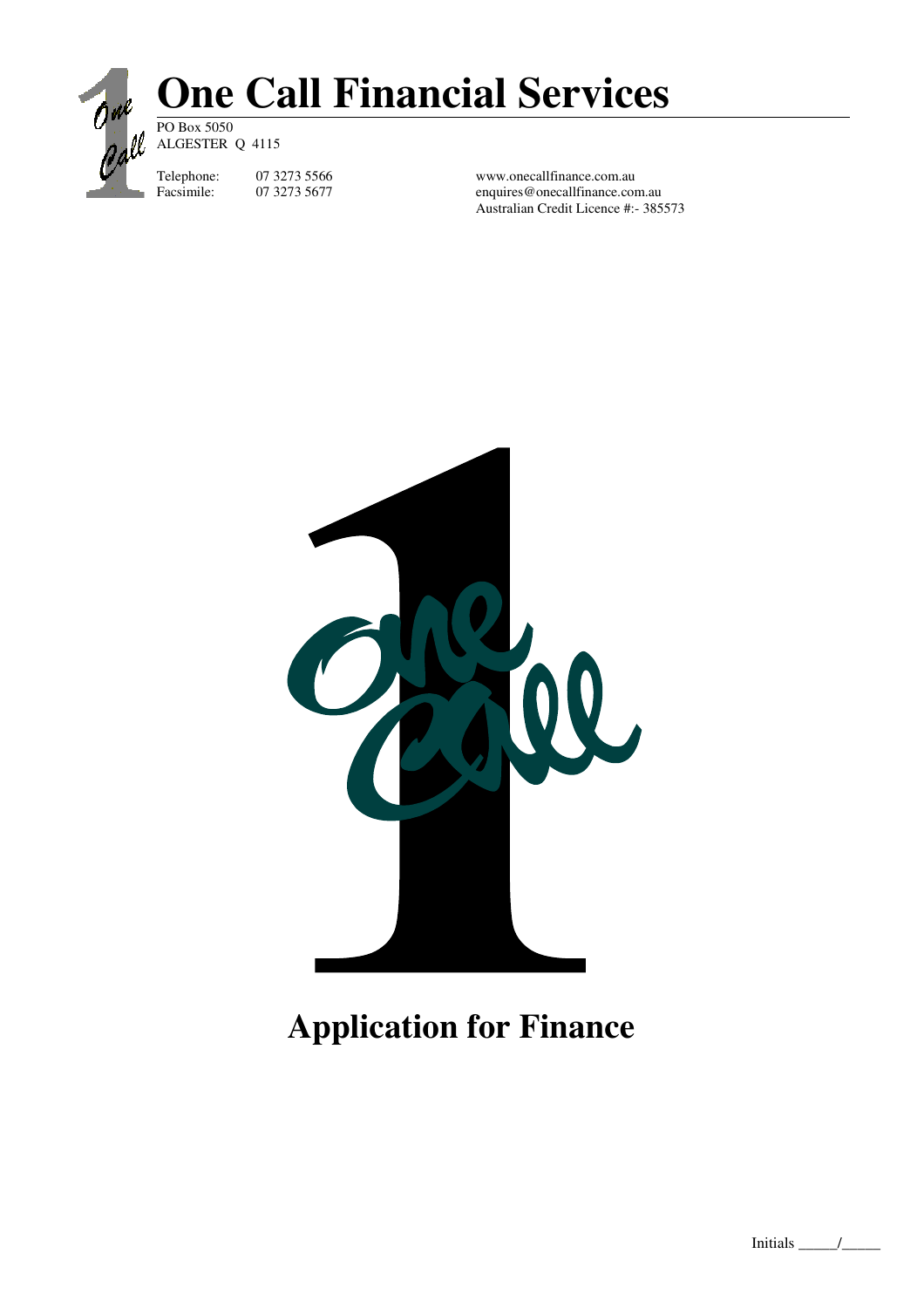

# **One Call Financial Services**

PO Box 5050 ALGESTER Q 4115

Australian Credit Licence #:- 385573 Telephone: 07 3273 5566 www.onecallfinance.com.au<br>Facsimile: 07 3273 5677 enquires@onecallfinance.com enquires@onecallfinance.com.au

# **Requirements for Loan Processing**

| <b>Payee/Salary</b>                                                                                                                                                   | <b>Self employed</b>                                                                                                   |
|-----------------------------------------------------------------------------------------------------------------------------------------------------------------------|------------------------------------------------------------------------------------------------------------------------|
| <b>Property Purchase</b>                                                                                                                                              | <b>Property Purchase</b>                                                                                               |
| [] 2 Most recent pay advices/payslips or 3<br>months statements from a financial<br>institution showing salary credits                                                |                                                                                                                        |
| Two years Group Certificates; or Two<br>years Tax Returns & Notice of<br>Assessments (issued by ATO)                                                                  | Two years Tax returns & Notice of Assessments<br>(ATO Issued) or; Group Certificates                                   |
| 100 Points Identification<br>$\lceil$ 1<br><b>Current</b> License or Passport<br><b>Must include current Medicare Card</b><br>Marriage Cert is required if applicable | 100 Points Identification<br>$\Box$<br><b>Current</b> License or Passport<br><b>Must include current Medicare Card</b> |
| [ ] Confirmation of savings<br><b>Six Months Bank statements</b>                                                                                                      | [ ] Confirmation of savings<br><b>Six Months Bank statements</b>                                                       |
| Copy of Executed Contract – If purchase<br>$\Box$<br><b>Executed by Vendor at Least</b>                                                                               | Copy of Executed Contract – If purchase<br>$\Box$<br><b>Executed by Vendor at Least</b>                                |
| [] Rent letter if investment                                                                                                                                          | [] Rent letter if investment                                                                                           |
| [ ] Rates notice for any existing properties                                                                                                                          | [ ] Rates notice for any existing properties                                                                           |
| [ ] Existing loan statements<br>For the past 12 Months                                                                                                                | Existing loan statements<br>For the past 12 Months                                                                     |

## **Vacant Land or Constructions:**

[  $\Box$ ] Copy of Fixed Price building contract executed by all parties

## **Please ensure the following when completing this Application Form:**

- Black or Blue pen is used. Preferably one colour only.
- Please write clearly
- If a correction needs to be made please initial the correction or start a new application form (Please **do not** use Whiteout on the documents)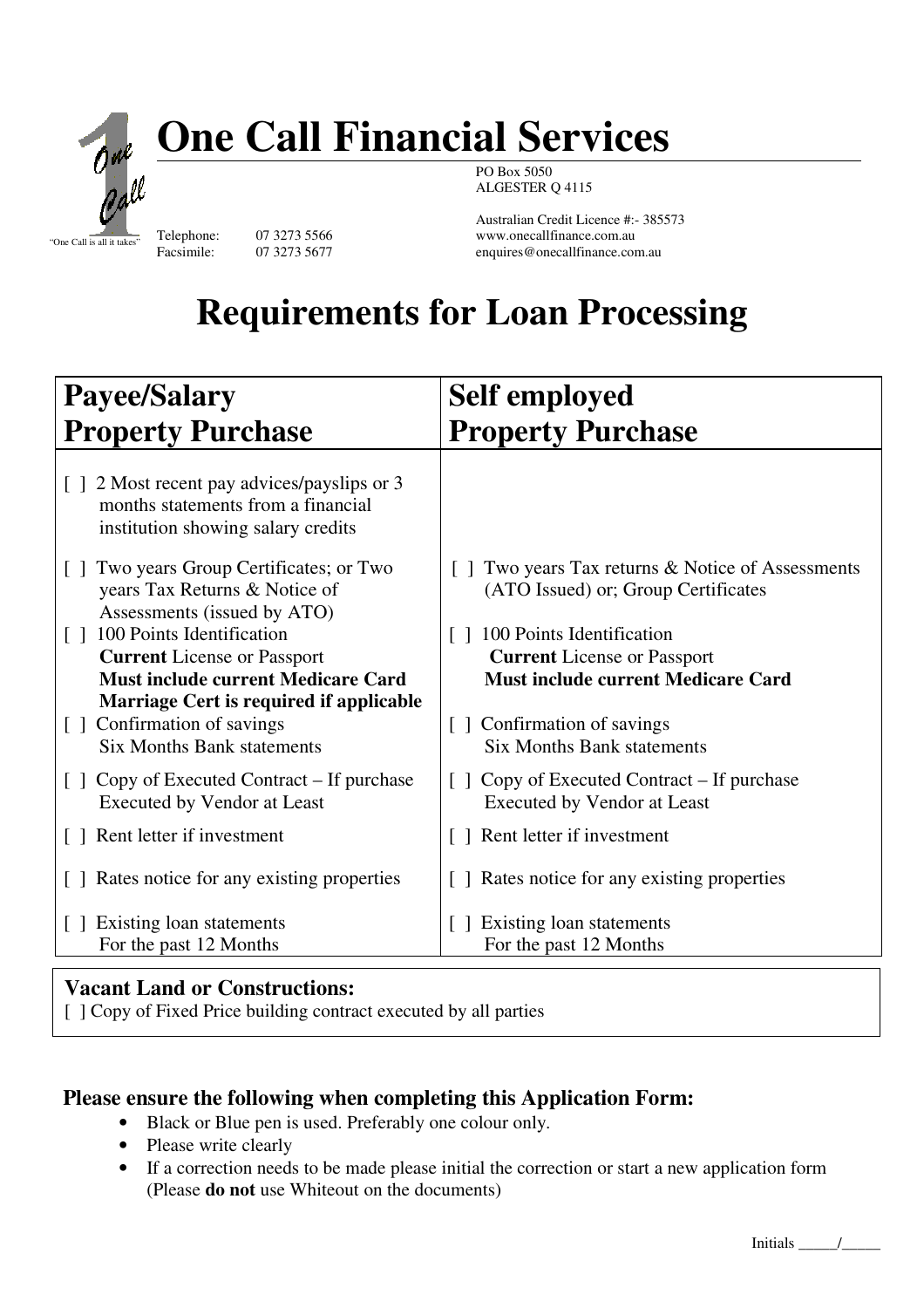# **One Call Financial Services**

**COMPANY DETAILS (company applicants only)** ALGESTER Q 4129 PO Box 5050

Australian Credit Licence #:- 385573 FO **ME**<br> **Telephone:** 07 3273 5566<br>
Telephone: 07 3273 5566<br>
Telephone: 07 3273 5566<br>
O *ME*<br>
Telephone: 07 3273 5566<br>
Telexismile: 07 3273 5677<br>
Pacsimile: 07 3273 5677<br>
Pacsimile: 07 3273 5677 enquires@onecallfinance.com.au

| Capacity of Applicant<br>Company Name                                                                                                           | Company $\Box$ Trust $\Box$<br>A.B.N Number                                                                                                                 |
|-------------------------------------------------------------------------------------------------------------------------------------------------|-------------------------------------------------------------------------------------------------------------------------------------------------------------|
| <b>Registered Address</b>                                                                                                                       | Postcode<br><b>State</b>                                                                                                                                    |
| <b>Trading Address</b>                                                                                                                          | State<br>Postcode                                                                                                                                           |
|                                                                                                                                                 | PERSONAL PARTICULARS OF DIRECTORS/SHAREHOLDERS BENEFICIARIES ACTING AS GUARANTORS TO BE COMPLETE BELOW OR<br>ATTACH DEATILED LIST OF BENIFICARYS FULL NAMES |
|                                                                                                                                                 | <b>Personal Details</b>                                                                                                                                     |
| APPLICANT $1$ DIRECTOR $1$<br>GUARANTOR $1$                                                                                                     | DIRECTOR 2 $\Box$<br>APPLICANT $2$<br>GUARANTOR $2$                                                                                                         |
| PAYG $\Box$<br>SELF EMPLOYED                                                                                                                    | PAYG<br><b>SELF EMPLOYED</b>                                                                                                                                |
| Title<br>Surname                                                                                                                                | Title<br>Surname                                                                                                                                            |
| <b>First Name</b><br>Middle Name                                                                                                                | <b>First Name</b><br>Middle Name                                                                                                                            |
| <b>Current Residential Address</b>                                                                                                              | <b>Current Residential Address</b>                                                                                                                          |
| Postcode<br>Suburb<br><b>State</b>                                                                                                              | State<br>Postcode<br>Suburb                                                                                                                                 |
| Telephone No. (Home)<br>(Work)                                                                                                                  | Telephone No. (Home)<br>(Work)                                                                                                                              |
| Mobile No.<br>Payroll Officer No.                                                                                                               | Mobile No.<br>Payroll Officer No.                                                                                                                           |
| E-mail Address                                                                                                                                  | E-mail Address                                                                                                                                              |
| Date of Birth<br>Male $\Box$<br>Female<br><b>Sex</b>                                                                                            | Date of Birth<br>Female<br><b>Sex</b><br>Male $\Box$                                                                                                        |
| Are you an Australian Resident? YES ∟ NO∟                                                                                                       | Are you an Australian Resident? YES $\Box$ NO $\Box$                                                                                                        |
| Period at Current Address                                                                                                                       | Period at Current Address                                                                                                                                   |
| Current Status of residence:<br>Own Home $\square$ Renting $\square$ Boarding $\square$ With Parents $\square$                                  | Current Status of residence:<br>Own Home $\Box$ Renting $\Box$ Boarding $\Box$ With Parents $\Box$                                                          |
| Previous Address if less than 3 years at current address                                                                                        | Previous Address if less than 3 years at current address                                                                                                    |
| Period at Previous Address                                                                                                                      | Period at Previous Address                                                                                                                                  |
| Address of Applicant after settlement of this loan:                                                                                             | Address of Applicant after settlement of this loan:                                                                                                         |
| Status of residence after settlement of this loan:                                                                                              | Status of residence after settlement of this loan:                                                                                                          |
| Own Home $\Box$ Renting $\Box$ Boarding $\Box$ With Parents $\Box$ To be purchased $\Box$                                                       | Own Home $\Box$ Renting $\Box$ Boarding $\Box$ With Parents $\Box$ To be purchased $\Box$                                                                   |
| Drivers Licence No.<br><b>Marital Status</b>                                                                                                    | Drivers Licence No.<br><b>Marital Status</b>                                                                                                                |
| No. of Dependents<br>Ages                                                                                                                       | No. of Dependents<br>Ages                                                                                                                                   |
| N <sub>1</sub><br><b>Current HECS Liability</b><br>$Y \Box$<br>Amount: \$                                                                       | $N\Box$ Amount: \$<br>$Y \Box$<br><b>Current HECS Liability</b>                                                                                             |
| Current Child Support Liability $Y \Box N \Box$ Amount \$                                                                                       | Current Child Support Liability $Y \Box N \Box$ Amount \$                                                                                                   |
| Employer's Name                                                                                                                                 | Employer's Name                                                                                                                                             |
| <b>Employers Address</b>                                                                                                                        | <b>Employers Address</b>                                                                                                                                    |
| Occupation<br><b>Employment Start Date</b>                                                                                                      | Occupation<br><b>Employment Start Date</b>                                                                                                                  |
| <b>Employment Type</b>                                                                                                                          | Employment Type                                                                                                                                             |
| Full Time $\Box$ Part Time $\Box$ Casual $\Box$ Contract $\Box$ Sole Trader $\Box$                                                              | Full Time $\Box$ Part Time $\Box$ Casual $\Box$ Contract $\Box$ Sole Trader $\Box$ Company $\Box$                                                           |
| $\Box$ Partnership $\Box$ Unemployed $\Box$ Retired $\Box$ Home Duties $\Box$<br>Previous Employer's Name if Current Employer less than 2 years | Partnership $\Box$ Unemployed $\Box$ Retired $\Box$ Home Duties $\Box$<br>Previous Employer's Name if Current Employer less than 2 years                    |
|                                                                                                                                                 |                                                                                                                                                             |
| Years at Previous Employer                                                                                                                      | Years at Previous Employer                                                                                                                                  |

Page 1 of 13 © McGrath Financial Services Australia Pty Ltd ABN: 21 084 000 840 ACN: 084 000 840 Australian Credit Licence #: 385573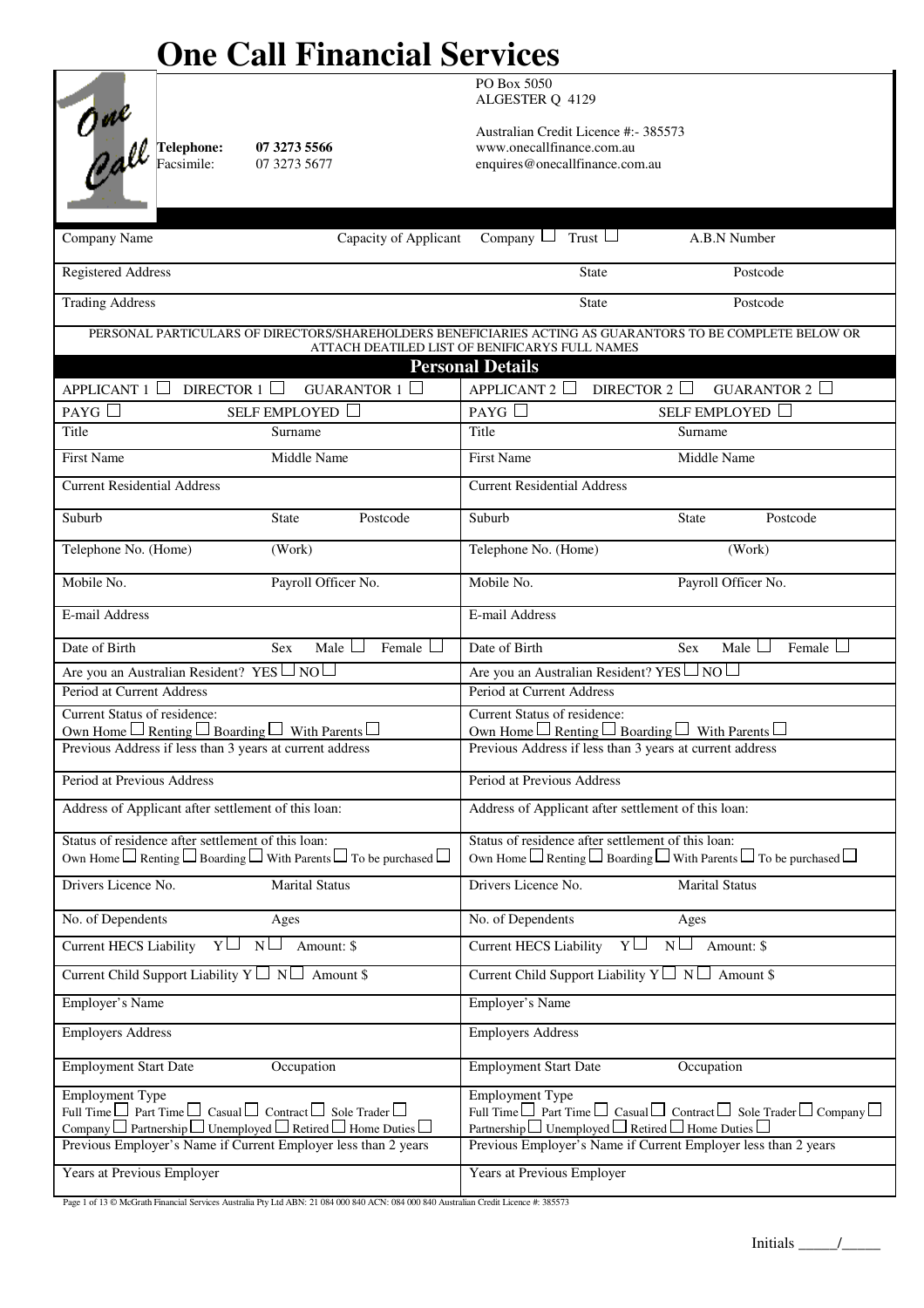| <b>SECURITY OFFERED FOR THE LOAN</b>                                 |                                              |                                      |                      |                                                   |                             |                                                    |                                              |    |                                       |
|----------------------------------------------------------------------|----------------------------------------------|--------------------------------------|----------------------|---------------------------------------------------|-----------------------------|----------------------------------------------------|----------------------------------------------|----|---------------------------------------|
| Owner Occupied<br>Investment<br>PROPERTY 1 Usage:                    |                                              |                                      |                      | PROPERTY 2 Usage:<br>Owner Occupied<br>Investment |                             |                                                    |                                              |    |                                       |
| Name of Title Holder(s)                                              |                                              |                                      |                      | Name of Title Holder(s)                           |                             |                                                    |                                              |    |                                       |
| <b>Address of Property</b>                                           |                                              |                                      |                      | Address of Property                               |                             |                                                    |                                              |    |                                       |
| Suburb                                                               | State/Postcode                               |                                      |                      |                                                   | <b>State</b>                | Postcode                                           |                                              |    | Land Size (if>2ha)                    |
| <b>Contact Details for Valuation Purposes</b><br>Telephone No.(Home) |                                              | (Work)                               |                      |                                                   | Telephone No. (Home)        | <b>Contact details for Valuation Purposes</b>      |                                              |    | (Work)                                |
| Condition: $\Box$ Excellent                                          | $\Box$ Good $\Box$ Fair $\Box$ Needs Repairs |                                      | Age:                 |                                                   | Condition: $\Box$ Excellent |                                                    | $\Box$ Good $\Box$ Fair $\Box$ Needs Repairs |    | Age:                                  |
| <b>Estimated Value of Security: \$</b>                               |                                              |                                      |                      |                                                   |                             | Estimated Value of Security: \$                    |                                              |    |                                       |
|                                                                      |                                              |                                      |                      |                                                   | <b>LOAN REQUIREMENTS</b>    |                                                    |                                              |    |                                       |
| <b>Breakdown of Loan</b><br><b>Accounts</b>                          | Split 1                                      |                                      |                      |                                                   | Split 2 (if applicable)     | Split 3 (if applicable)                            |                                              |    | Split 4 (if applicable)               |
| <b>Purpose of Loan</b>                                               |                                              |                                      |                      |                                                   |                             |                                                    |                                              |    |                                       |
| EG: Purchase of<br>Owner/Occupied or                                 |                                              |                                      |                      |                                                   |                             |                                                    |                                              |    |                                       |
| Invest, Refinance                                                    |                                              |                                      |                      |                                                   |                             |                                                    |                                              |    |                                       |
| Owner/Occupied or<br>Invest, Construction,                           |                                              |                                      |                      |                                                   |                             |                                                    |                                              |    |                                       |
| Other                                                                |                                              |                                      |                      |                                                   |                             |                                                    |                                              |    |                                       |
| <b>Amount of Loan</b>                                                | \$                                           |                                      | \$                   |                                                   |                             | \$                                                 |                                              | \$ |                                       |
| <b>Facility Required</b>                                             | Principal & Interest                         | $\overline{\phantom{a}}$             | Principal & Interest |                                                   |                             | Principal & Interest                               |                                              |    | Principal & Interest                  |
|                                                                      | Line of Credit                               | Interest Only $Yrs$                  | Line of Credit       |                                                   | Interest Only $Yrs$         | Interest Only $Yrs$<br>Line of Credit              |                                              |    | Interest Only $Yrs$<br>Line of Credit |
|                                                                      | <b>Interest Rate</b>                         |                                      | <b>Interest Rate</b> |                                                   |                             | <b>Interest Rate</b>                               |                                              |    | <b>Interest Rate</b>                  |
|                                                                      |                                              | Fixed until                          |                      |                                                   |                             | Fixed until                                        |                                              |    | Fixed until                           |
|                                                                      | Variable Rate                                | Interest Rate%                       | Variable Rate        |                                                   | Interest Rate%              | Variable Rate<br>Interest Rate%                    |                                              |    | Variable Rate<br>Interest Rate        |
| <b>Total Loan Amount:</b>                                            | \$                                           |                                      |                      |                                                   | Date required to settle     |                                                    |                                              |    |                                       |
|                                                                      |                                              |                                      |                      |                                                   |                             | <b>FUNDS POSITION How loan is to be financed:-</b> |                                              |    |                                       |
| Purchase Price                                                       | \$                                           |                                      |                      |                                                   | <b>Sale Proceeds</b>        |                                                    | \$                                           |    |                                       |
| Refinance                                                            | \$                                           |                                      |                      |                                                   | Own Funds (source)          |                                                    | \$                                           |    |                                       |
| Home Improvements                                                    | $\overline{\$}$                              |                                      |                      |                                                   | Gift                        |                                                    | \$                                           |    |                                       |
| $\overline{\$}$<br>Legal Fees/ Stamp<br>$\overline{\$}$<br>Loan Fees |                                              |                                      |                      | Loan Amount<br>Other                              |                             | \$<br>\$                                           |                                              |    |                                       |
| Others                                                               | \$                                           |                                      |                      |                                                   |                             |                                                    |                                              |    |                                       |
| <b>TOTAL</b>                                                         | \$                                           |                                      |                      |                                                   | <b>TOTAL</b>                |                                                    | \$                                           |    |                                       |
|                                                                      |                                              |                                      |                      |                                                   | <b>FINANCIAL DETAILS</b>    |                                                    |                                              |    |                                       |
| <b>Annual Income</b>                                                 |                                              | <b>Assets/Liability</b>              |                      |                                                   | <b>VALUE</b>                | <b>MONTHLY</b><br><b>PAYMENTS</b>                  | <b>AMOUNT</b><br><b>OWING</b>                |    | <b>FINANCIER</b>                      |
| Gross Salary 1                                                       | \$                                           | Residence                            |                      | \$                                                |                             | \$                                                 | \$                                           |    |                                       |
| Gross Salary 2                                                       | \$                                           | Furniture                            |                      | \$                                                |                             | \$                                                 | $\mathbf{\hat{S}}$                           |    |                                       |
| Rental 1                                                             | \$                                           | Vacant Land                          |                      | \$                                                |                             | \$                                                 | \$                                           |    |                                       |
| Rental 2                                                             | \$                                           | <b>Rental Properties</b>             |                      | \$                                                |                             | \$                                                 | \$                                           |    |                                       |
| Depreciation                                                         | \$                                           |                                      |                      | \$                                                |                             | \$                                                 | \$                                           |    |                                       |
| Other                                                                | \$                                           | M/Vehicles                           |                      | \$                                                |                             | \$                                                 | \$                                           |    |                                       |
| Other                                                                | \$                                           |                                      |                      | \$                                                |                             | \$                                                 | \$                                           |    |                                       |
| Other                                                                | \$                                           | Savings                              | \$                   |                                                   |                             | \$                                                 | \$                                           |    |                                       |
| Total                                                                | \$                                           | Deposit Paid on<br>Property Purchase |                      | \$                                                |                             | \$                                                 | \$                                           |    |                                       |
|                                                                      |                                              | Store/ Credit Cards                  |                      | <b>LIMIT</b>                                      |                             | \$                                                 | \$                                           |    |                                       |
|                                                                      |                                              |                                      |                      | <b>LIMIT</b>                                      |                             | \$                                                 | \$                                           |    |                                       |
|                                                                      |                                              | Superannuation                       |                      | \$                                                |                             | \$                                                 | \$                                           |    |                                       |
|                                                                      |                                              | If renting, monthly rent             |                      | \$                                                |                             | \$                                                 | \$                                           |    |                                       |
|                                                                      |                                              | Loans as Guarantor                   |                      | \$                                                |                             | \$                                                 | \$                                           |    |                                       |
|                                                                      |                                              | Life Insurance                       |                      | \$                                                |                             | \$                                                 | \$                                           |    |                                       |
|                                                                      |                                              | HECS/HELP Debt/<br>Child Support     |                      | \$                                                |                             | \$                                                 | \$                                           |    |                                       |
| Page 2 of 13 © McGrath Financial                                     |                                              | Other                                |                      | \$                                                |                             | \$                                                 | \$                                           |    |                                       |
| Services Australia Pty Ltd ABN: 21<br>084 000 840 ACN: 084 000 840   |                                              | Total                                |                      | \$                                                |                             | \$                                                 | \$                                           |    |                                       |

Initials  $\frac{\qquad \qquad }{\qquad \qquad }$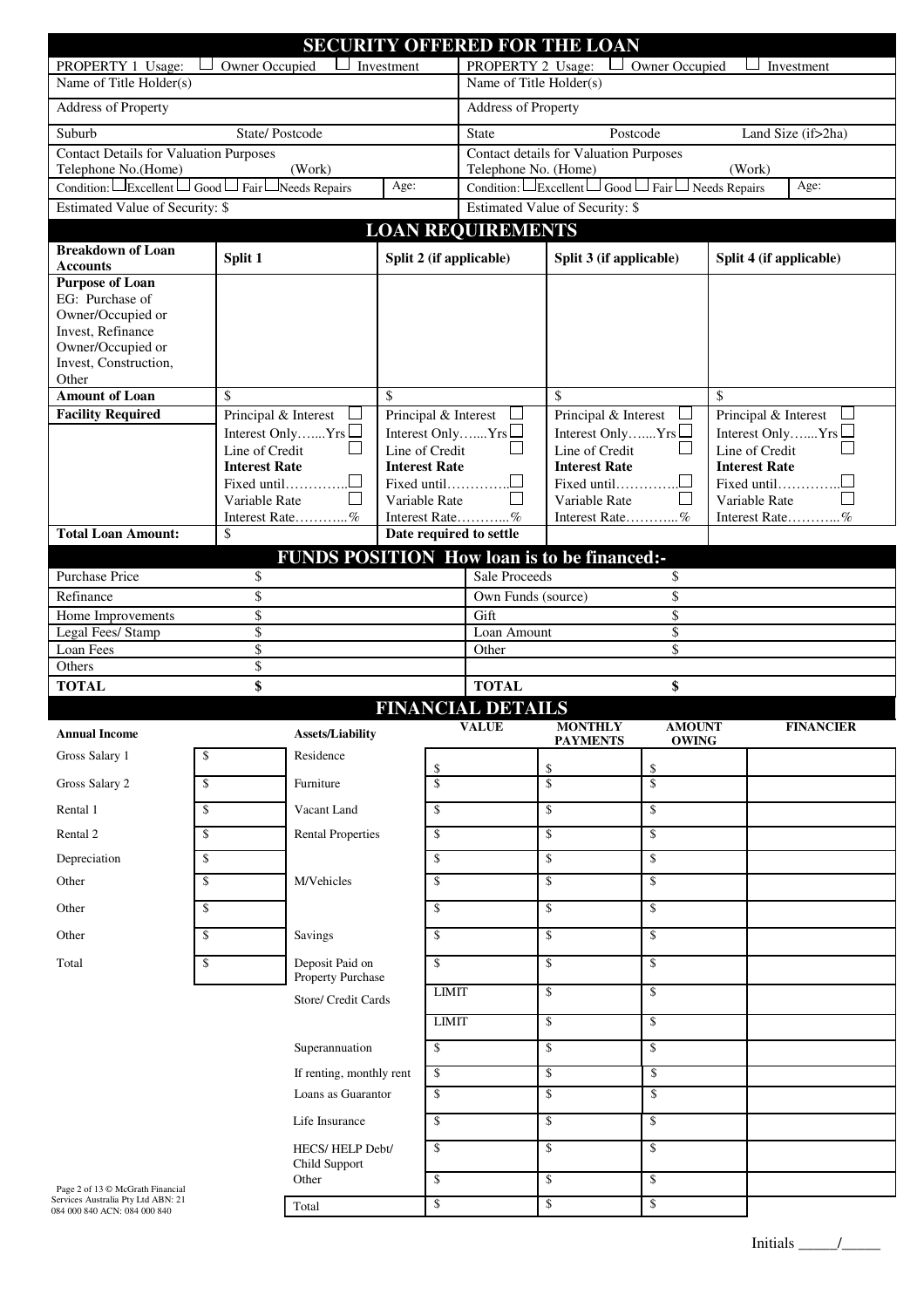## **COST OF LIVING ANALYSIS** Given Name Gross Monthly Income Surname Gross Monthly Income Given Name Gross Monthly Income Surname Gross Monthly Income Other Income (EG: Rental)

|                                                                                        |                        | Other income (EG: Rental) |
|----------------------------------------------------------------------------------------|------------------------|---------------------------|
|                                                                                        |                        | Total Income (a)          |
| Please tell us how many people are in your family:                                     |                        |                           |
| Number of Adults                                                                       |                        |                           |
| Number of Dependents under 16 years                                                    |                        |                           |
| Number of any other Dependants                                                         |                        |                           |
| Please estimate the following living expenses per month for your family and dependants |                        |                           |
| Food                                                                                   | \$                     |                           |
| <b>Restaurant/Eating Out</b>                                                           |                        |                           |
| Gas/Electricity                                                                        | \$                     |                           |
| Medical (incl Private Insurance)                                                       | \$                     |                           |
| <b>Insurances</b>                                                                      | \$                     |                           |
| Rates and Water                                                                        | \$                     |                           |
| Clothing                                                                               | \$                     |                           |
| Transport/Motor Vehicle Expenses                                                       | \$                     |                           |
| Entertainment/Vacations                                                                | \$                     |                           |
| Other, Describe                                                                        | \$                     |                           |
| <b>LIVING EXPENSE TOTAL</b>                                                            | \$                     |                           |
| <b>ADD</b> Rent/Mortgage Repayments (Monthly)                                          | \$                     |                           |
| <b>ADD</b> Payments on all other Debts (Monthly)                                       |                        |                           |
| <b>TOTAL EXPENSES PER MONTH</b>                                                        |                        | (b)                       |
|                                                                                        | <b>OFFICE USE ONLY</b> |                           |
| Balance - Subtract (b) from (a)                                                        | S                      |                           |
| Anticipated payment                                                                    | \$                     | (c)                       |

## **KEEPING IN TOUCH**

To help communications with our valued clients we would appreciate your assistance in the Family and Friends link up. Could you fill out section below with the Name, Addresses and phone numbers of two relatives and two friends.

|               | <b>FAMILY RELATIONS</b> |       | <b>FRIENDS</b> |          |       |
|---------------|-------------------------|-------|----------------|----------|-------|
| Name          |                         |       | Name           |          |       |
| Relationship: |                         |       | Address        |          |       |
| Address       |                         |       | <b>State</b>   | Postcode | Phone |
| <b>State</b>  | Postcode                | Phone | Name           |          |       |
| Name          |                         |       | Address        |          |       |
| Relationship: |                         |       |                |          |       |
| Address       |                         |       | <b>State</b>   | Postcode | Phone |
| <b>State</b>  | Postcode                | Phone |                |          |       |

|                                                             |                           | <b>YOUR SOLICITOR'S (or representative's) DETAILS</b> |                    |  |
|-------------------------------------------------------------|---------------------------|-------------------------------------------------------|--------------------|--|
| Name of Firm                                                | Contact                   |                                                       | Telephone No.      |  |
| Address                                                     | <b>State</b>              | Postcode                                              | DX                 |  |
|                                                             | YOUR ACCOUNTANT'S DETAILS |                                                       |                    |  |
| Name of Firm                                                | Contact                   |                                                       | Telephone No.      |  |
| Address                                                     | <b>State</b>              | Postcode                                              | DX                 |  |
|                                                             |                           | <b>YOUR PROPERTY INSURANCE DETAILS</b>                |                    |  |
| Name of Company                                             | <b>Contact Person</b>     |                                                       | Telephone No.      |  |
| Policy Number                                               | Sum Insured \$            |                                                       | <b>Expiry Date</b> |  |
| <b>BANK ACCOUNT FROM WHICH LOAN REPAYMENTS WILL BE MADE</b> |                           |                                                       |                    |  |
| Name of Account                                             | Bank                      |                                                       |                    |  |
| BSB & Account Number:                                       | <b>Branch Address</b>     |                                                       |                    |  |

Page 3 of 13© McGrath Financial Services Australia Pty Ltd ABN: 21 084 000 840 ACN: 084 000 840 Australian Credit Licence # 385573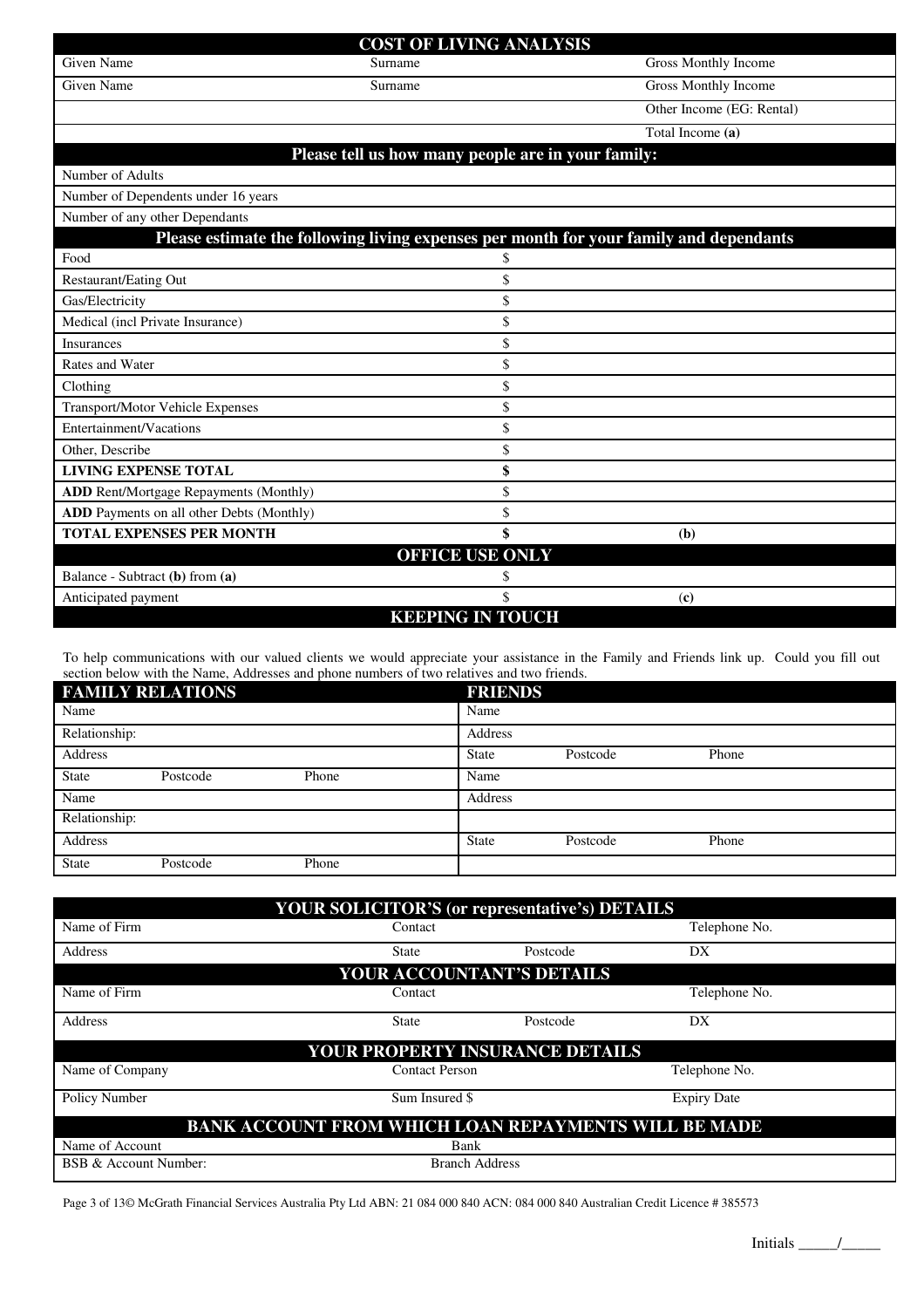| <b>APPLICANT DECLARATION</b>                                                                                                                                                                     |        |                |
|--------------------------------------------------------------------------------------------------------------------------------------------------------------------------------------------------|--------|----------------|
|                                                                                                                                                                                                  | YES/NO | <b>DETAILS</b> |
| ARE ALL BORROWERS ELIGIBLE FOR FIRST HOME OWNERS GRANT? (IF YES, AMOUNT OF<br><b>GRANT \$</b>                                                                                                    |        |                |
| DO YOU WANT TO CAPITALISE ANY LMI PREMIUM (WHERE APPLICABLE) TO YOUR LOAN<br>FACILITY?                                                                                                           |        |                |
| ARE YOU ORDINARILY RESIDENT IN AUSTRALIA?                                                                                                                                                        |        |                |
| IS THE PROPERTY UNDER OLD SYSTEMS TITLE?                                                                                                                                                         |        |                |
| HAS ANY APPLICATION IN RESPECT FOR THIS LOAN EVER BEEN SUBMITTED BY YOU OR ANY<br>OTHER PERSON TO ANY OTHER LENDER? IF SO, GIVE DETAILS                                                          |        |                |
| HAVE YOU, OR YOUR SPOUSE, EVER BEEN SHAREHOLDERS OR OFFICERS OF ANY COMPANY<br>OF WHICH A MANAGER, RECEIVER, AND/OR LIQUIDATOR HAS BEEN APPOINTED?                                               |        |                |
| HAS ANY APPLICANT IN REPSECT TO THIS LOAN EVER BEEN A PARTY TO A LOAN, CREDIT<br>CARD, RENTAL AGREEMENT OR OTHER CREDIT FACILITY THAT HAS BEEN IN ARREARS<br><b>GREATER THAN ONE PAYMENT?</b>    |        |                |
| HAVE YOU EVER BEEN DECLARED BANKRUPT OR INSOLVENT?                                                                                                                                               |        |                |
| IS THERE ANY UNSATISFIED JUDGEMENT ENTERED IN ANY COURT AGAINST YOU, YOUR<br>SPOUSE, OR ANY COMPANY OF WHICH EITHER YOU OR YOUR SPOUSE ARE OR WERE A<br><b>SHAREHOLDER OR OFFICER</b>            |        |                |
| HAS ANY APPLICANT IN RESPECT TO THIS LOAN EVER BEEN INSOLVENT, BANKRUPT OR EVER<br>BEEN A PARTY TO A PART IX, PART X ARRANGEMENT OR IS THERE UNSATISFACTORY<br>DEMAND IN BANKRUPTCY OUTSTANDING? |        |                |
| <b>METHOD OF PAYMENT</b>                                                                                                                                                                         |        |                |

The applicant(s) will agree to pay part of the application fee at the time of application. Any outstanding fee must be paid on settlement. The application fee is refundable in the case of the loan being declined except where the approval is issued for a lower amount than applied for. In these cases OneCall Financial Services Ltd will deduct from the application fee the costs of valuation and any professional costs and refund the balance.

**As a free service, One Call Financial Services will organise for a financial advisor to contact you to discuss protection cover in relation to this loan.**

**Please tick the box should you NOT wish to avail of this service. No I do not wish to be contacted**  $\Box$ I/We apply for credit. I/We and any guarantors are all aged over 18 years. The information set out in this application or otherwise provided about me/us and any guarantors is true and correct and will be relied on. I/We consent to the disclosure of this application and any loan information (including statements of accounts, request for payment etc) before, during or after the loan to any guarantor. I/We agree to pay any loan application fee, all fees and charges incurred to process the application, to obtain the valuation report about the security property and legal expenses to prepare loan and security documents. I/We acknowledge that commissions may be payable for the loan, insurance and other services provided in connection with the loan. We also authorise Express MGT Pty Ltd/McGrath Financial Services Australia Pty Ltd or its staff to make alternations to this application as per our verbal or written requests.

| <b>SIGNATURE (1)____________________________</b>                        | PRINT NAME        | DATE        |
|-------------------------------------------------------------------------|-------------------|-------------|
|                                                                         | PRINT NAME        | <b>DATE</b> |
| <b>SIGNATURE (3)</b><br><u> 1990 - Johann John Stone, mars et al. (</u> | <b>PRINT NAME</b> | DATE        |
|                                                                         | PRINT NAME        | DATE        |

## **DECLARATION – CREDIT PROTECTION AND/OR RISK INSURANCE ADVICE REFERRAL**

We Acknowledge that One Call Financial Services representative has:<br> $\Box$  discussed with me the benefits of Credit Protection: and

discussed with me the benefits of Credit Protection; and<br>provided me with a One Call Financial Services Credit C

provided me with a One Call Financial Services Credit Guide for my information and records; and

 $\Box$  advised that I am able to be referred to a licensed wealth advisor to receive wealth protection advice.

We hereby declare that I/We do not wish to:<br>take out a credit protection policy:

take out a credit protection policy; and/or  $\Box$  be referred to a licensed wealth advisor if

 $\Box$  be referred to a licensed wealth advisor, if applicable.<br> $\Box$  we confirm that if I am/we are unable to meet my fina

we confirm that if I am/we are unable to meet my financial contract obligations due to accident,

sickness, injury or unemployment, then I am/we are ultimately responsible for meeting this financial obligation.

 $\Box$  the event of my/our death, I/we also acknowledge that it will be my/our estate's responsibility to repay the loan.

## SIGNATURE (1) THE PRINT NAME TO PRINT SERVER THE SERVER OF THE SERVER OF THE SERVER OF THE SERVER OF THE SERVER OF THE SERVER OF THE SERVER OF THE SERVER OF THE SERVER OF THE SERVER OF THE SERVER OF THE SERVER OF THE SERVE

# SIGNATURE (2) **PRINT NAME DATE**

Page 4 of 13 © McGrath Financial Services Australia Pty Ltd ABN: 21 084 000 840 ACN: 084 000 840 Australian Credit Licence # 385573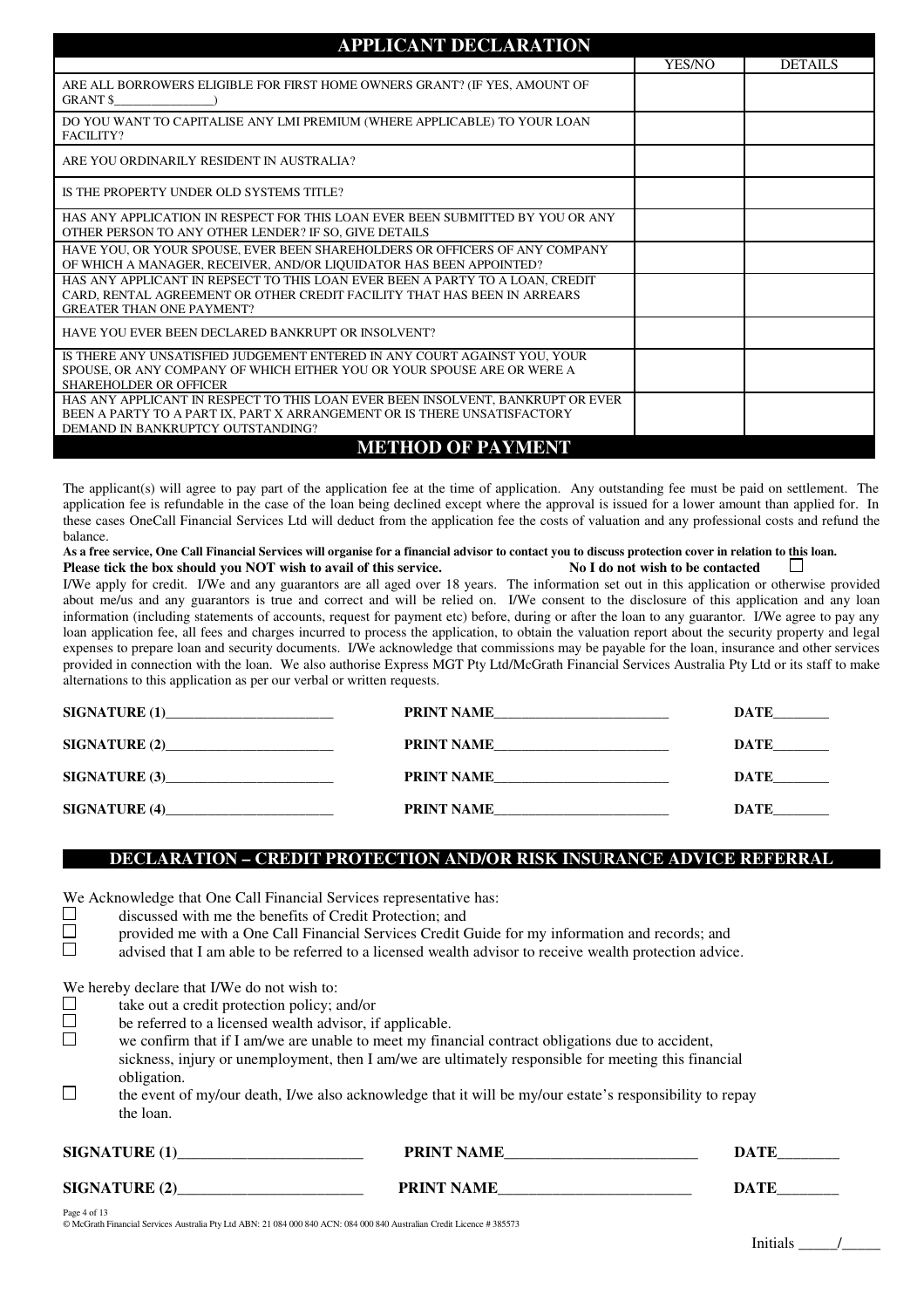## **Loan Purpose Checklist**

## **Extremely important notice to all applicant(s). Each applicant must complete this section.**

It is possible that your proposed loan may be regulated by the National Credit Code ("NCC"). The NCC may apply where:

- **a. credit is provided under a contract;**
- **b. the applicant (debtor/mortgagor) is a natural person or strata corporation ordinarily resident in Australia and/or its territories; and**
- **c. the purpose for which credit is provided is wholly or predominantly of a personal, domestic, or household use, or**
- **d. purchase, renovate or improve residential property for investment purposes; or**
- **e. Refinance personal, domestic or household credit or to purchase, renovate or improve residential property for investment purposes.**

### **PART A**

| In order to determine whether or not the provisions of the NCC will apply to this loan, the Lender requires you to provide the following information:                                                 |  |  |  |                 |
|-------------------------------------------------------------------------------------------------------------------------------------------------------------------------------------------------------|--|--|--|-----------------|
| Are any of the applicant(s) natural persons as described above?                                                                                                                                       |  |  |  | No <sub>b</sub> |
| Is the only applicant (s) a corporation? If yes, <b>do not complete</b> Part B and Part C.                                                                                                            |  |  |  | No              |
| Are any of the applicant(s) a strata corporation (being a corporation incorporated under strata title legislation, or whose issued<br>shares confer a right to occupy land for residential purposes)? |  |  |  | N <sub>o</sub>  |

## **PART B**

| The purpose of this loan is:                                                   | Loan amount sought \$ |
|--------------------------------------------------------------------------------|-----------------------|
| To purchase a property for personal use.<br>1.                                 | \$                    |
| To purchase a property for investment purposes.<br>2.                          |                       |
| To refinance a property for personal use.<br>3.                                | \$                    |
| To refinance a property for investment purposes.<br>4.                         | \$                    |
| 5. To purchase vacant land for personal use.                                   |                       |
| To purchase vacant land for investment purposes.<br>6.                         | \$                    |
| 7. To refinance vacant land for personal use.                                  | \$                    |
| 8. To refinance vacant land for investment purposes.                           | \$                    |
| To purchase vacant land and construct a property for personal use.<br>9.       | \$                    |
| 10. To purchase vacant land and construct a property for investment purposes.  | \$                    |
| 11. To refinance vacant land and construct a property for personal use.        | \$                    |
| 12. To refinance vacant land and construct a property for investment purposes. | \$                    |
| 13. To provide funds for a future personal use.                                | \$                    |
| 14. To provide funds for a future business/investment purpose.                 | \$                    |
|                                                                                |                       |

### **PART C**

Are any of the applicant(s) likely to receive an income tax deduction in respect of at least 50% of the total interest payable on the amount  $\theta$  Yes  $\theta$  No

If you believe that the proposed loan is **NOT** provided wholly or predominantly for personal, domestic or household use, or to purchase, renovate, refinance, or improve residential property for investment purposes, then you must also complete the Declaration of Purpose.

**Important Notice:** If you declare that the loan has a business or investment purpose, but the Lender's subsequent enquiries reveal that the loan is regulated under the NCC, then the Lender may be obliged to re-assess the loan and to arrange to have the loan re-documented. Any costs incurred by this process are to be borne by the applicant(s).

| <b>Signature</b>                                                                                                                      | <b>Print applicant name</b> | Date |
|---------------------------------------------------------------------------------------------------------------------------------------|-----------------------------|------|
|                                                                                                                                       |                             |      |
| <b>Signature</b>                                                                                                                      | <b>Print applicant name</b> | Date |
| Page 5 of 13<br>© McGrath Financial Services Australia Pty Ltd ABN: 21 084 000 840 ACN: 084 000 840 Australian Credit Licence #385573 |                             |      |

© McGrath Financial Services Australia Pty Ltd ABN: 21 084 000 840 ACN: 084 000 840 Australian Credit Licence # 385573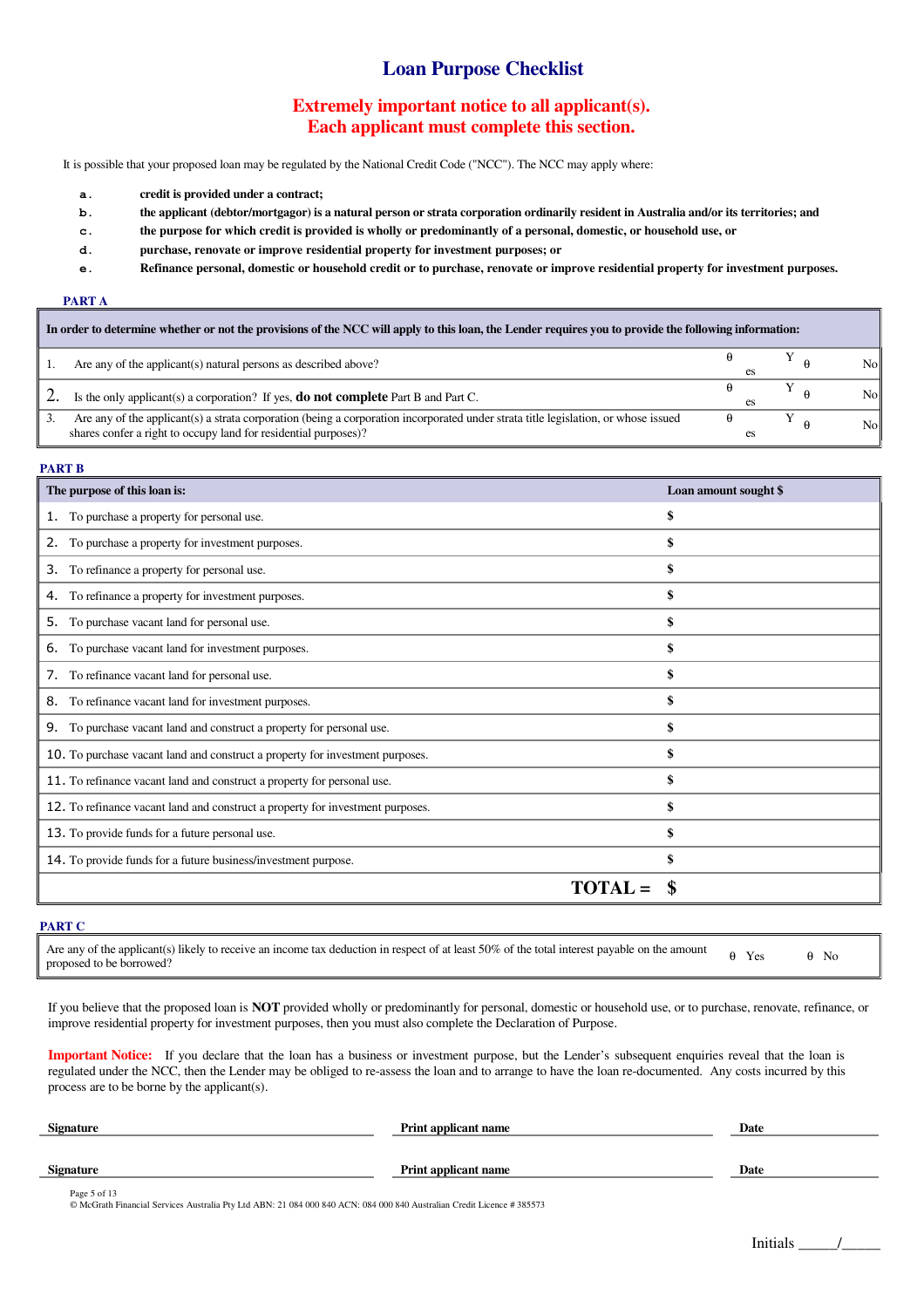## **BUSINESS PURPOSE DECLARATION**

(section 13 (5) of the National Credit Code, regulation 68, National Consumer Credit Protection Regulations)

**TO:**

l,

*Pepper Homeloans Pty Ltd OR Pepper Finance Corporation Ltd OR Pepper Australia Pty Ltd OR Eureka Co-Operative Housing Society No. 2 Ltd (acting together or alone as the "Lender")*

| ∟oan o† | be secured.<br>at<br>$\cdot$ mortgage .<br>tΛ<br>nv<br>property<br>. OVE<br>ιυ |
|---------|--------------------------------------------------------------------------------|
|         |                                                                                |

I/We declare that the credit to be provided to me/us by the credit provider is to be applied wholly or predominantly for:

- business purposes; or
- investment purposes other than investment in residential property.

## **IMPORTANT**

You should **only** sign this declaration if this loan is wholly or predominantly for:

- business purposes; or
- investment purposes other than investment in residential property.

By signing this declaration you may **lose** your protection under the National Credit Code.

I/We declare that I signed this declaration before entering into the abovementioned loan

l, Signature of person making Declaration Signature of person making Declaration Signature of person making Declaration

l,

Full name of person making Declaration Full name of person making Declaration

/ /20 / /20

(Date declaration signed) (Date declaration signed)

Page 6 of 13 © McGrath Financial Services Australia Pty Ltd ABN: 21 084 000 840 ACN: 084 000 840 Australian Credit Licence # 385573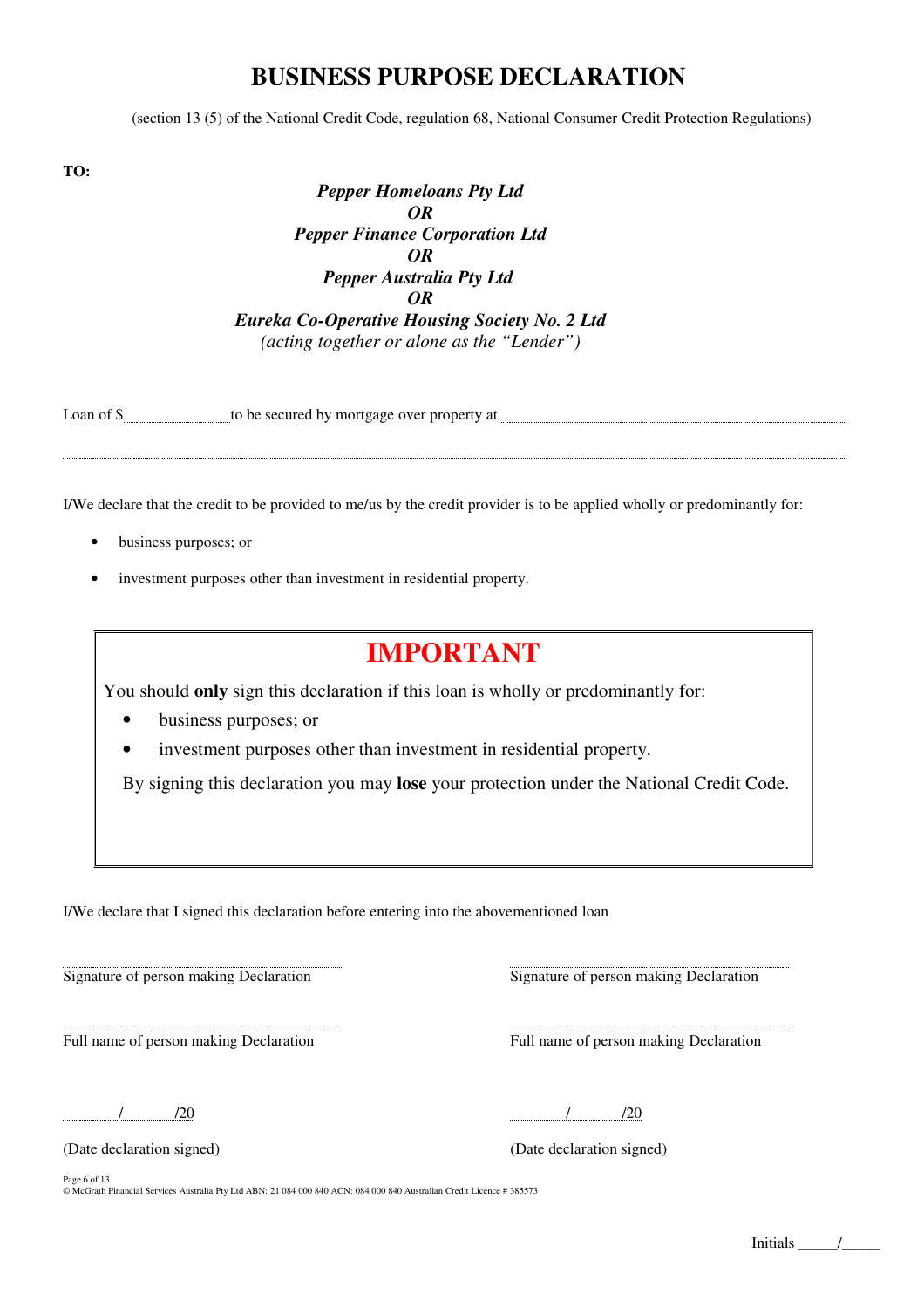# **PRIVACY ACT 1988 CONSENT**

#### **Nature of the Consent**

This Privacy Act Consent (Consent) relates to a credit application (the Credit Application), made to Express MGT Pty Ltd/McGrath Financial Services Australia Pty Ltd Trading as One Call Financial Services in which you are named as an applicant (the Applicant) or as a person (the Guarantor) who has applied to guarantee the Applicant's obligations.

Please read the Consent carefully. When you sign the Credit Application, you agree to the terms of the Consent.

The Consent relates to the collection, use and disclosure of credit information and other personal information about you. Credit information is information about you in a credit report from a credit reporting agency or information about your credit worthiness, credit standing, credit history or credit capacity.

For more information about privacy in general, you can visit the Federal Privacy Commissioner's website privacy.gov.au

#### **Lenders and Insurers**

Express MGT Pty Ltd/McGrath Financial Services Australia Pty Ltd Trading as One Call Financial Services will submit the Credit Application to a Lender or to Lenders to consider. The Lenders may act together or alone. Each Lender is identified in Part 1 of the Schedule (the Schedule) to this Consent.

The Lender may seek lenders mortgage insurance, title insurance or both, from one or more Insurers relating to:

any credit (the Loan) the Lender may make available as a result of the Credit Application; or

any security that supports or that may support repayment of the Loan.

Each Insurer is identified in part 2 of the Schedule. The Insurers may act together or alone.

#### **Nature of insurance**

Lenders mortgage insurance insures the Lender against loss if a borrower defaults on a loan and the Lender takes action to recover the loan.

Title insurance insures the Lender against, amongst other things, loss in respect of mortgage fraud and priority issues or defects in title to a property mortgaged to the Lender to secure the repayment of a loan.

A lenders mortgage insurance policy and a title insurance policy cover risks the Lender undertakes relating to the Loan. It does not cover risks you undertake relating to the Loan.

#### **Collection of information**

The Lender will collect personal information about you.

If a Lender applies to an Insurer for lender's mortgage insurance or title insurance in connection with:

any credit (the Loan) the Lender may make available as a result of the Credit Application; or

any security that supports or that may support repayment of the Loan,

the Insurer will collect personal information about you.

Each Lender and each Insurer may collect personal information about you from the Credit Application and verify that information, from sources referred to in the Credit Application (like your employer) and from other sources identified in this Consent.

Each Lender and each Insurer may only use the personal information they collect about you for the purposes set out in this Consent.

#### **Credit reporting agencies**

Each Lender and each Insurer may give personal information about you to a credit reporting agency.

Each Lender and each Insurer may obtain a credit report about you from a credit reporting agency:

- if you are the Applicant, to assess the Credit Application;
- if you are the Applicant, to enable the Insurer to:

assess whether to provide insurance or to assess the risk of providing insurance to a Lender relating to the Loan; or assess the risk of you defaulting on your obligations on a loan in respect of which the Insurer has provided insurance cover; or

- if you are a Guarantor, to assess whether to accept you as a guarantor for the Loan or the risk of you being unable to meet your liabilities as a guarantor.

Each Lender and each Insurer may use information concerning your commercial activities or commercial credit worthiness, in a credit report it obtains from a credit reporting agency, to consider the Credit Application or to consider whether to provide services relating to the Loan.

If the Credit Application is for commercial credit, each Lender and each Insurer may use information about you, in a credit report it obtains from a credit reporting agency, to consider the Credit Application or to consider whether to provide services relating to the Loan.

#### **Exchanging information with other lenders**

If you are an Applicant, Express MGT Pty Ltd/McGrath Financial Services Australia Pty Ltd Trading as One Call Financial Services,each Lender and each Insurer may give to, and obtain from, any credit provider named in the Credit Application, or named in a credit report obtained from a credit reporting agency, credit information about you to assist the Express MGT Pty Ltd/McGrath Financial Services Australia Pty Ltd Trading as One Call Financial Services, Lender or Insurer to assess the Credit Application, consider whether to provide services relating to the Loan or administer the Loan. This information may include any information in a credit report about you.

Page 7 of 13 © McGrath Financial Services Australia Pty Ltd ABN: 21 084 000 840 ACN: 084 000 840 Australian Credit Licence # 385573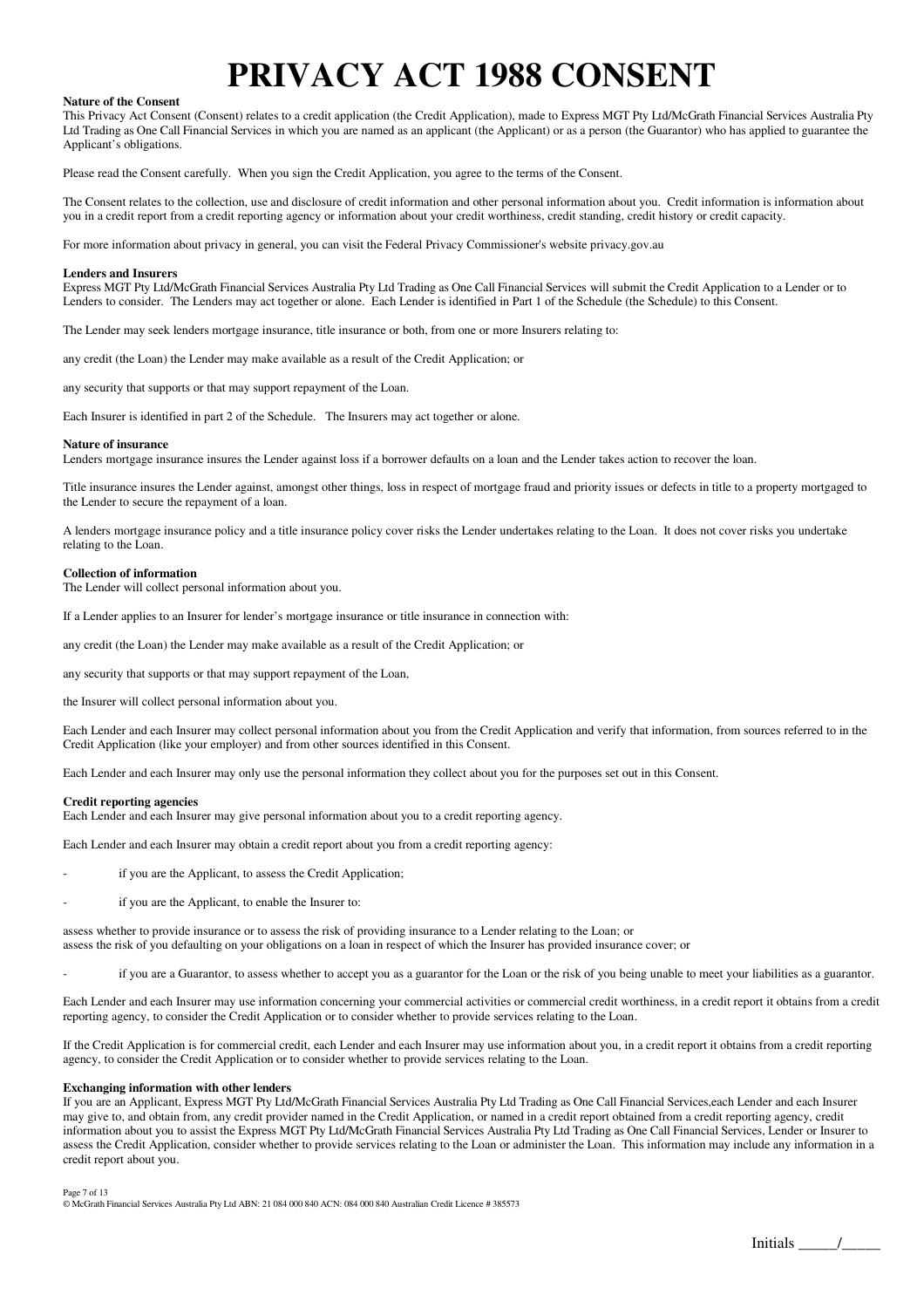#### **Use of information**

Express MGT Pty Ltd/McGrath Financial Services Australia Pty Ltd Trading as One Call Financial Services, each Lender and each Insurer may use the personal information you provide in the Credit Application, or that they collect in relation to the Credit Application, to:

- if you are the Applicant, to assess the Credit Application;
- if you are the Applicant, enable the Insurer to:

assess whether to provide insurance or to assess the risk of providing insurance to a Lender relating to the Loan; assess the risk of you defaulting on your obligations on a loan in respect of which the Insurer has provided insurance cover; or

- if you are a Guarantor, assess whether to accept you as a guarantor for the Loan or the risk of you being unable to meet your liabilities as a guarantor;
- enable the Insurer to undertake any purpose arising under a contract of mortgage or title insurance entered into between a Lender and an Insurer;
- administer or vary:

the Loan;

the insurance cover provided in respect of the Loan; or any services relating to the Loan;

- assess and manage risks (including, amongst other things, credit scoring and reporting and other risks) relating to securitising loans;
- arrange securitisations of loans;
- analyse a loan or insurance portfolio;
- prevent fraud;

recover claims paid by an Insurer, including, amongst other things, an Insurer enforcing the Loan in place of the Lender;

provide or to continue to provide products or services to you;

provide you with details of the latest offers or specials on products or services Express MGT Pty Ltd/McGrath Financial Services Australia Pty Ltd Trading as One Call Financial Services or a Lender or by any of their related companies make available (unless you ask not to receive those offers);

investigate and resolve complaints concerning the provision of services by Express MGT Pty Ltd/McGrath Financial Services Australia Pty Ltd Trading as One Call Financial Services, a Lender or an Insurer or their related companies or associates.

Also, your personal information may be used for any other purpose set out in this Consent and in any way permitted by the Privacy Act or the National Privacy Principles set out in the Act.

#### **Disclosure of information**

 Express MGT Pty Ltd/McGrath Financial Services Australia Pty Ltd Trading as One Call Financial Services, each Lender and each Insurer (each a "Discloser") may disclose your personal information to:

- overseas organizations, but only for the purposes for which the Discloser may use the information;
- its related companies, but only for the purposes for which the Discloser may use the information;
- (in the case of Insurers only) their re-insurers;
- its service providers, but only to the extent necessary for them to perform services for the Discloser;
- its agents, contractors, and external advisers, but only to the extent necessary for them to perform services for the Discloser;
- third parties named in the Credit Application, like your employer, but only for the Discloser to make reasonable enquiries with respect to the Credit Application, the Loan, insurance and any services related to the Loan;
- your legal and financial advisers;
- government and other regulatory bodies, but only if the disclosure is required or authorized by law;
- ratings agencies, but only to the extent necessary to allow the ratings agency to rate particular investments;
- payment system operators, but only to the extent necessary to investigate or correct payments made with respect to the Loan;
- prospective guarantors named in the Credit Application but only for the purpose of a prospective guarantor determining whether or not to guarantee your obligations on the Loan;
- guarantors that guarantee your obligations on the Loan;
- valuers who value property to be mortgaged to secure your obligations with respect to the Loan;
- any party involved in securitising any Loan; and
	- any credit provider, for the purposes of the Privacy Act, considering acquiring an interest in:

the Loan;

in any rights related to the Loan; or

in the business of Express MGT Pty Ltd/McGrath Financial Services Australia Pty Ltd Trading as One Call Financial Services a Lender or an Insurer.

Also, a Lender may disclose any information about the Loan to Express MGT Pty Ltd/McGrath Financial Services Australia Pty Ltd Trading as One Call Financial Services for use in managing the Loan.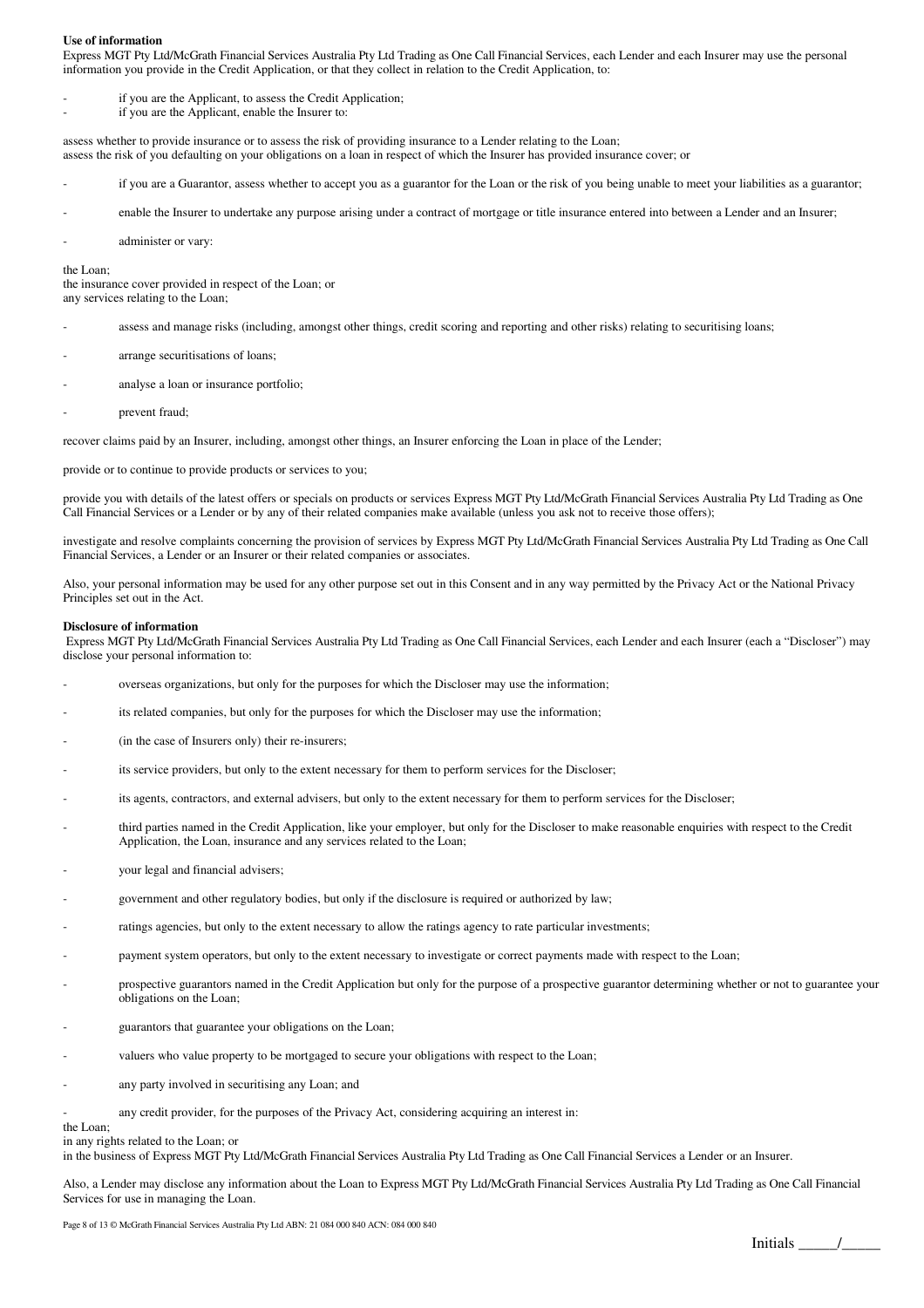#### **Access to personal information**

You may gain access to personal information (including any credit report) Express MGT Pty Ltd/McGrath Financial Services Australia Pty Ltd Trading as One Call Financial Services, or a Lender or an Insurer holds about you by contacting them. Their contact details are in the Schedule. If you contact any of them to seek access to your personal information, please ask for the Privacy Officer.

Access is subject to some exceptions permitted by law. You will be given reasons, if you are refused access to your personal information.

#### **Other personal information**

If you provide information about an individual (like your employer) please make them aware that:

this Consent also applies to the way in which their personal information may be: used to assess the Credit Application or to assess the risks relating to providing insurance for a Loan; and

disclosed to others: and

they may gain access to the personal information Express MGT Pty Ltd/McGrath Financial Services Australia Pty Ltd Trading as One Call Financial Services, a Lender or an Insurer holds about them in accordance with this Consent.

#### **What if the Consent is not signed?**

If you do not agree to the terms of this Consent:

the Lender may not be able to process the Credit Application; and

an Insurer may not be able to process the Lender's request for insurance. In that case, the Lender may not be able to process the Credit Application.

#### **SCHEDULE**

In this Notice, the "Lender" means each of the following companies, their successors and assigns and companies that are part of the same group of companies:

| Pepper Finance Corporation Ltd                               | ABN 51 094 317 647 |
|--------------------------------------------------------------|--------------------|
| Pepper Homeloans Pty Ltd                                     | ABN 86 092 110 079 |
| Pepper Australia Pty Ltd Australian Credit Licence No 286655 | ABN 55 094 317 665 |
| PO Box 6186, North Sydney NSW 2060 Ph: 1800 737 737          |                    |

In this Notice, the "Insurer" means each of the following organisations and their respective successors and assigns and companies that are part of the same group of companies:

| Genworth Financial Mortgage Insurance Pty Ltd               | ABN:       | 60 106 974 305 |
|-------------------------------------------------------------|------------|----------------|
| Level 26, 101 Miller Street, North Sydney 2060              | Telephone: | 02 8248 2500   |
| <b>OBE Lenders' Mortgage Insurance Limited</b>              | ABN:       | 70 000 511 071 |
| Level 21, 50 Bridge Street, Sydney 2000                     | Telephone: | 1300 367 764   |
| First American Title Insurance Company of Australia Pty Ltd | ABN:       | 64 075 279 908 |
| PO Box 01465 OVB Post Office NSW 1230                       | Telephone: | 02 8235 4433   |

The contact details for Express MGT Pty Ltd/McGrath Financial Services Australia Pty Ltd Trading as One Call Financial Services are:

PO Box 3305, Loganholme, QLD 4129

(07) 3299-5566

#### **SIGNATURE OF APPLICANT / GUARANTOR**

I/we declare that I am/we are over the age of 18 and the information contained in this application are true and correct in every particular and it is upon this basis that I/we make this application for credit. I/we also confirm our agreement to the matters set out above:

| <b>SIGNATURE (1)</b> | <b>PRINT NAME</b> | DATE |
|----------------------|-------------------|------|
|                      |                   |      |
| <b>SIGNATURE (2)</b> | <b>PRINT NAME</b> | DATE |

Page 9 of 13 © McGrath Financial Services Australia Pty Ltd ABN: 21 084 000 840 ACN: 084 000 840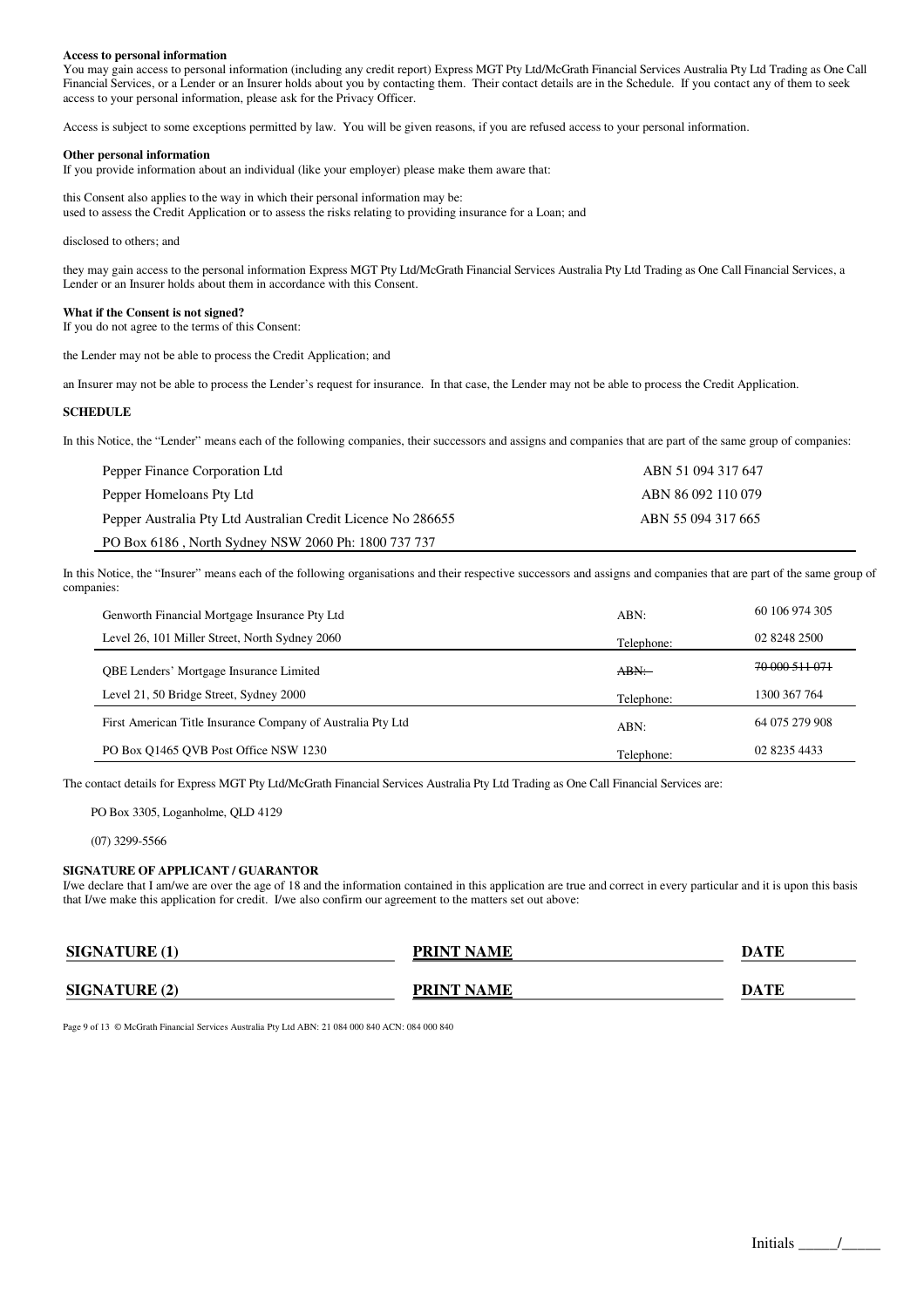

# **One Call Financial Services**

PO Box 5050 ALGESTER Q 4115 ACL # 385573 Telephone: 07 3273 5566 www.onecallfinance.com.au<br>Facsimile: 07 3273 5677 enquires@onecallfinance.com enquires@onecallfinance.com.au

### **Privacy Disclosure and Consent**

**We collect** personal information about you. We are required to comply with the *Financial Transactions Reports Act* by collecting information about your identity*.* In addition, we collect your personal information to provide you with information that we are by law required to give you, to provide you with products or services you have requested, and to assess an application for a product or service, including a credit facility, and provide it to you if the application is approved. We also use your personal information to provide you with information about our products or services.

**From 21** December 2001, you will be able in most cases to gain access to your personal information, by contacting us using the contact details below.

**In order** to assess your application for a product or service including a credit facility, or to provide it once approved, we may need to disclose your personal information to our mortgage insurer, our valuer, our solicitors, our source funders, the registrar or reporting agency.

*If you fail to provide us with your personal information, we may be unable to provide you with the products or services you have requested. If you have made an application for a product or service including a credit facility, we may be unable to assess your application or to provide you with the product or service if the application is approved. We may also be unable to provide you with information about our products or services.*

We also use your personal information to provide you with information about other products and services we or companies within our group offer, and for other purposes including insurance services. We keep your application form and any financial records of our dealings with you.

### **Forms of consent-choose one:**

By completing your application form and indicating below you approve the use of your information as described.

Tick this box **if you do not** consent to us using and disclosing your personal information.

Tick this box **if you consent** to us using and disclosing your personal information.

### **Our Contact details are listed below**

If you are unsure of your rights in relation to this consent or any other part of your application we recommend you obtain independent legal advise.

| Postal: | PO Box 5050     |
|---------|-----------------|
|         | Algester O 4115 |

Telephone: 07 3273 5566

Facsimile: 07 3273 5677

| Internet: | http://www.onecallfinance.com.au |  |
|-----------|----------------------------------|--|
|           | enquries@onecallfinance.com.au   |  |

| SIGNATURE(1)              | <b>PRINT NAME</b> | DATE        |
|---------------------------|-------------------|-------------|
|                           | PRINT NAME        | DATE        |
| SIGNATURE (3)             | <b>PRINT NAME</b> | <b>DATE</b> |
| SIGNATURE(4)              | <b>PRINT NAME</b> | DATE        |
| <b>WITNESS SIGNATURE:</b> |                   | DATE        |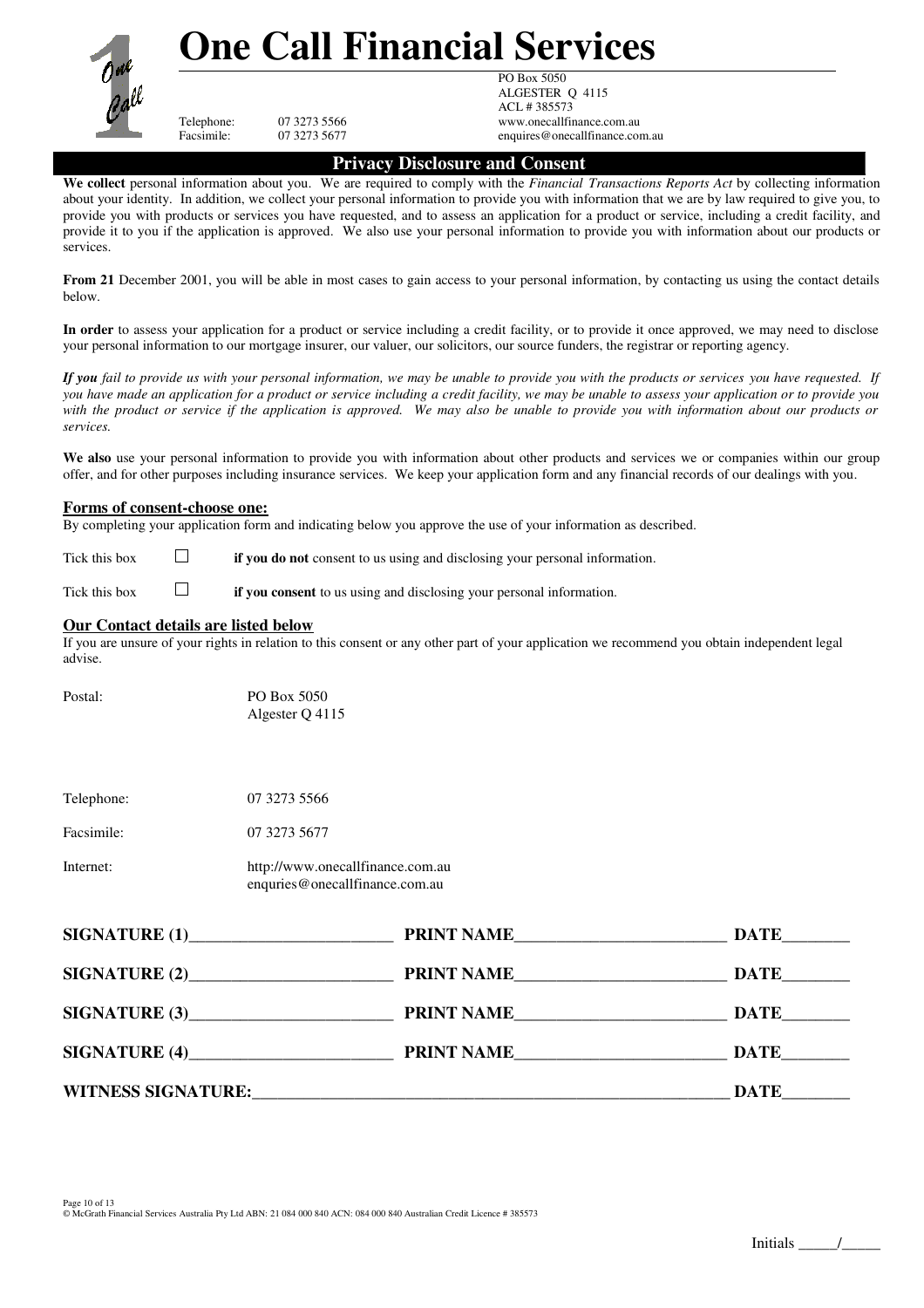## **NOMINATION REGARDING NOTICES AND OTHER DOCUMENTS**

*(Section 194(9), National Credit Code. Regulation 111, National Consumer Credit Protection Regulations)* **TO:** *Pepper Finance Corporation Ltd OR Pepper Homeloans Pty Ltd OR Pepper Australia Pty Ltd OR Eureka Co-Operative Housing Society No. 2 Ltd (acting together or alone as the "Lender")*

**RE:**

(Details of credit contract)

I/We nominate

(Full name of person nominated)

to receive notices and other documents under the National Credit Code on behalf of me/all of us.

## **IMPORTANT**

**Each person who has signed this nomination form is entitled to receive a copy of any notice or other document under the Code.** 

**By signing this form you are giving up the right to be provided with information direct from the credit provider.**

**Any person who has signed this nomination form can advise the credit provider at any time in writing that they wish to cancel their nomination.**

Signature of person making nomination Signature of person making nomination

Residential address of person making nomination Residential address of person making nomination

 $/$  /20  $/$  /20

Page 11 of 13 © McGrath Financial Services Australia Pty Ltd ABN: 21 084 000 840 ACN: 084 000 840

Full name of person making nomination Full name of person making nomination

Date nomination form signed Date nomination form signed Date nomination form signed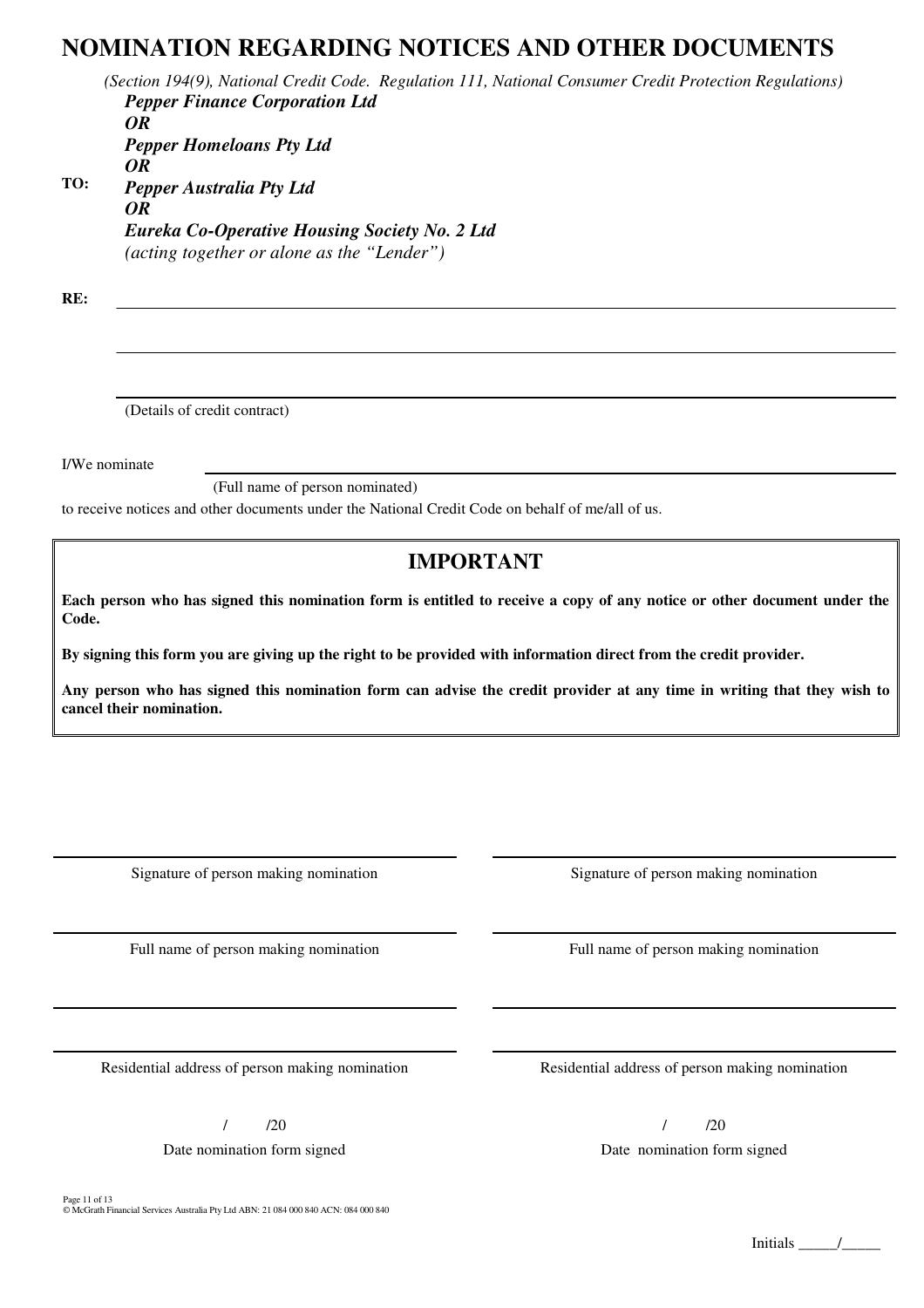# **TO WHOM IT MAY CONCERN**

I,

l

of,

l

l

l

l

l

Consent for a representative from One Call Financial Services and/ or Pepper Homeloans Pty Ltd to contact my employer below,

(Name and address of employer):

My employee ID is (where applicable):

to confirm the following:

- 1. Length of Employment (confirmation of probationary period if less than 6 months).
- 2. Status of employment (eg. Permanent full time)
- 3. Gross base annual salary
- 4. Current Year To Date income
- 5. Additional allowances/Package

### **Signature**

### **Name (BLOCK LETTERS)**

**Date** 

/ /